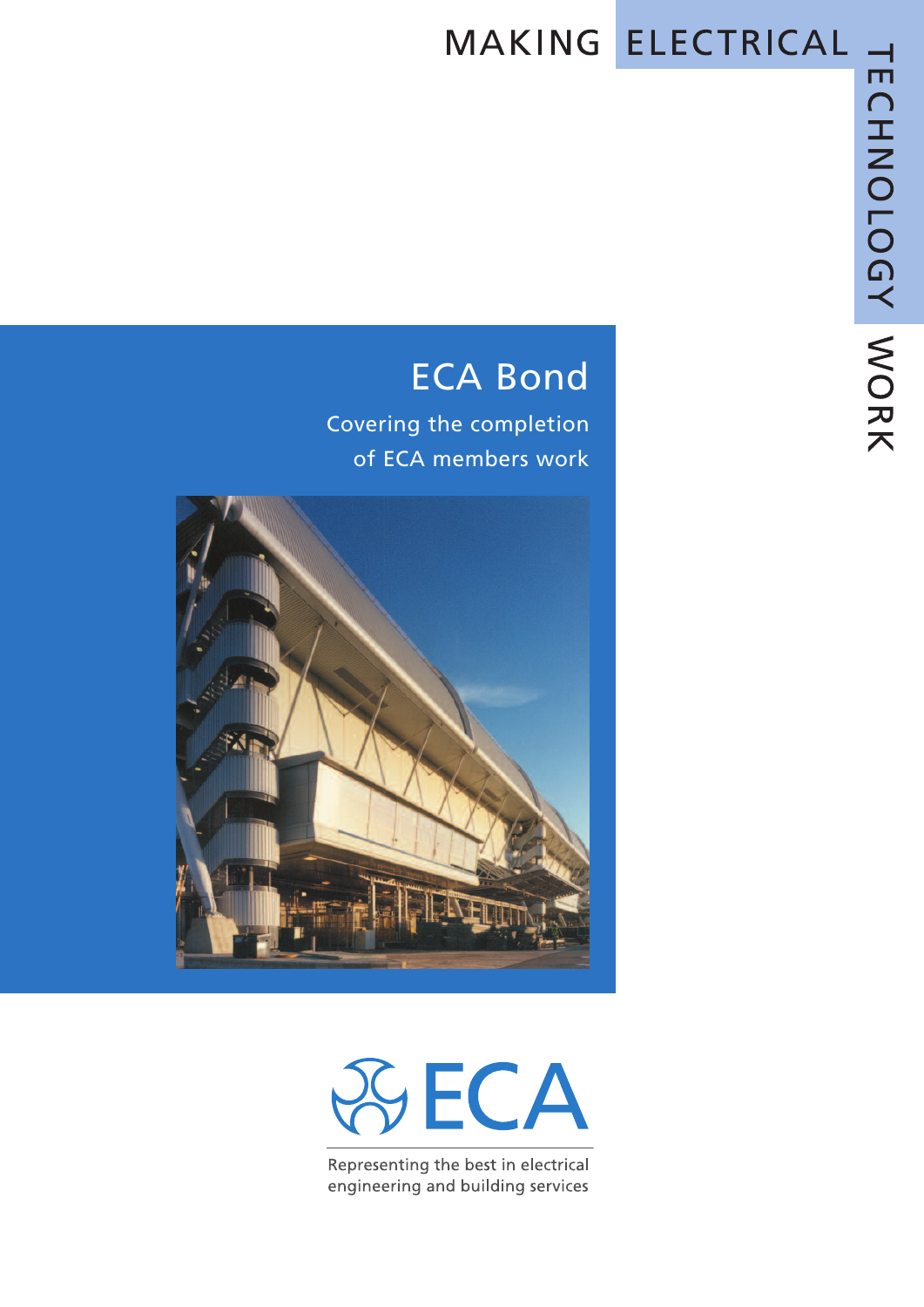# Ensuring Installation Safety and Customer Satisfaction



The aim of the Electrical Contractors' Association (ECA) is to ensure that electrical installation work is undertaken

by qualified people to high standards of quality and safety and to terms which are equitable to the client and installer:

- All potential Registered Members (hereafter referred to as 'Member') are inspected and assessed to ensure that they operate sound business practices.
- The technical competence of the potential member is inspected to ensure compliance with relevant national standards.
- Regular assessment provides assurance that the work of Members meets ECA requirements and continues to comply with current standards, regulations and codes of practice.
- The ECA Code of Fair Trading, registered with the Office of Fair Trading, sets out comprehensive trading arrangements, which are fair to the customer and contractor. Copies of the code are available from Members.

### ECA Bond

- The ECA Bond's cover is provided at no additional cost to clients of ECA Members subject to the terms and conditions of the scheme set out opposite - and, supports the highest level of accountability and protection provided by any body representing, or qualifying, electrical installation companies.
- The ECA, insurance backed Bond, indemnifies Members' clients against the risk of the additional cost of finishing the works, if a Member becomes insolvent before completion.

The cover is not valid unless the Certificate is signed by both the Member and the party with whom the Member is in contract. A copy of the completed Bond Certificate should be kept by both parties as the customer's copy will be required to evidence a claim under the Bond.

The Bond covers electrical installation work for contracts entered into during the effective period of the Bond Certificate and is subject to a maximum limit of £100,000 (or as shown on the ECA Member's Bond Certificate, whichever is the lower). The benefits of the Bond are available to clients on all contracts completed on 'Approved Forms' of contract.

### **Certificate**

An annual Bond Certificate denoting the cover available is issued to each ECA Registered Member company. The Certificate applies to contracts entered into during the Certificate's validity period, usually a 12-month period commencing on the 1st January. The terms & conditions of the ECA Bond are printed on the reverse of the Bond Certificate.

An example of the Bond terms and conditions, applicable to contracts entered into by ECA Members, is shown opposite. Any questions concerning the terms and conditions of the ECA Bond must be directed to the Electrical Contractors' Insurance Company Limited. Please see the contact details on the reverse of this document.

The ECA Bond is a form of conditional performance bond and may not be suitable for all commercial contracts.

### Guarantee of Work Scheme

The ECA Guarantee of Work Scheme automatically applies to Registered Members' work and is designed to assure Members' customers that the work complies to all the relevant standards and regulations. The Scheme complies with Part P and is subject to terms and conditions, which are available from either the ECA website or upon request.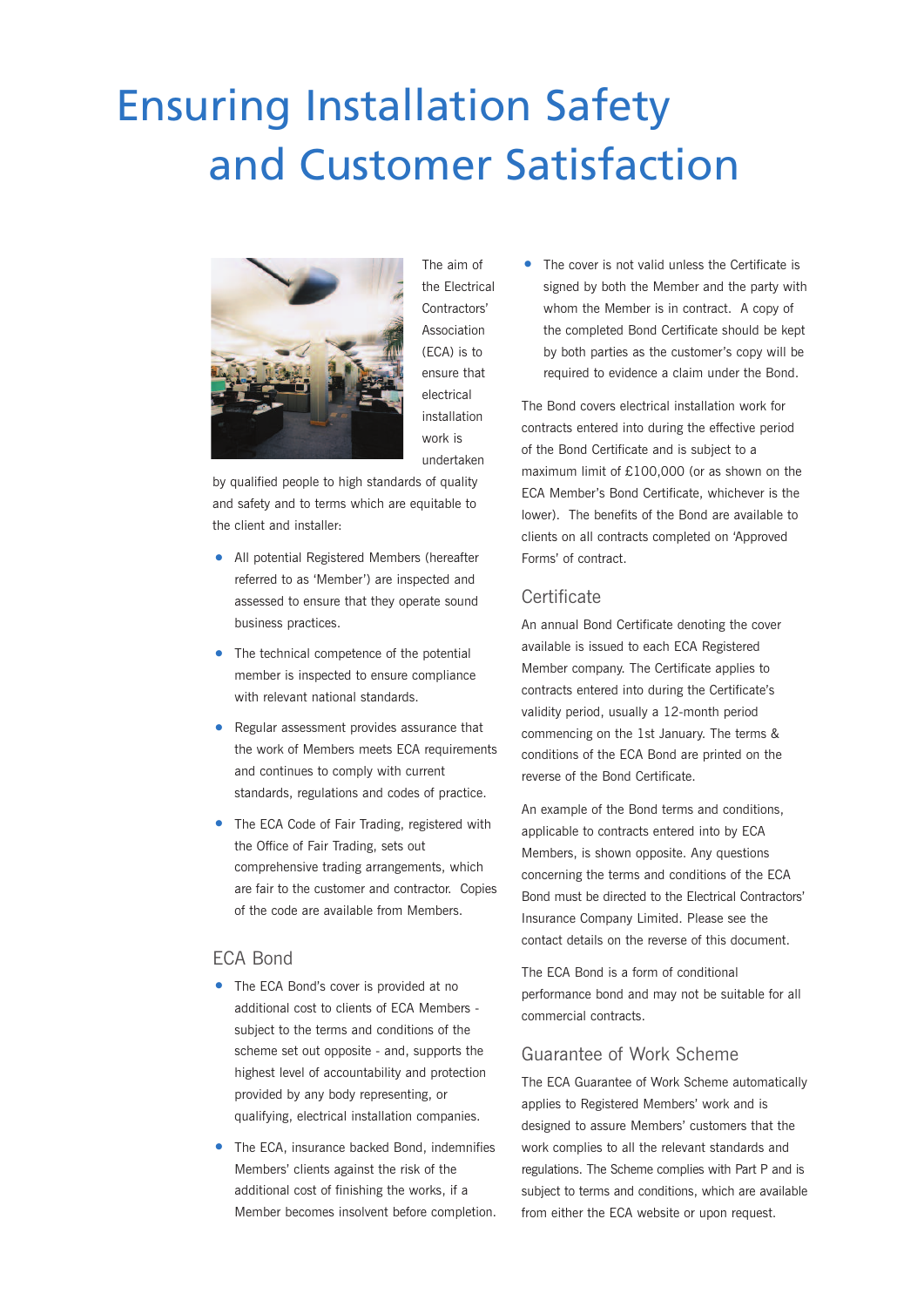The terms & conditions reproduced below are applicable to contracts entered into by members of the Electrical Contractors' Association. They must be read in conjunction with the unique Bond Certificate issued to each ECA Member. For full details of the limits, terms & conditions applicable to an individual contract, please ask the Member you intend to contract with to provide a copy of their Bond Certificate, the Bond Terms & Conditions.

Any questions concerning the terms & conditions of the ECA Bond must be directed to the Electrical Contractors' Insurance Company Limited. Please see the contact details on the reverse of this document.

The cover is not valid unless the Certificate is signed by both the Member and the party with whom the Member is in Contract. The completed Bond Certificate is to be retained by the party with whom the Member is in Contract and will be required to evidence a claim against the Bond.

### ECA Bond

The ECA Bond is underwritten by the Electrical Contractors' Insurance Company Limited ("the insurer") and is offered as its introducing agent by the Electrical Contractors' Association ("the ECA") and by any Member of the ECA to those that have Work done by the Member. The limits, terms, conditions and<br>definitions of the ECA Bond cannot be altered, except by the<br>express agreement in writing of the Insurer, to whom all<br>questions, correspondence and claims must be addre statutory rights of a consumer.

#### **COVER PROVIDED**

- 1. If the employment of the Member under a Contract is<br>lawfully determined for a Specified Reason before<br>Completion, the Insurer will indemnify the Claimant against<br>the Additional Cost of Completion of the Work to be<br>perfo
	- (a) the Member's original or estimated total Contract price did not exceed the Contract Value Limit shown on the Member's Bond Certificate, and
	- (b) no more than 90 days elapsed between the date of the Member's tender for the Work and its acceptance, and
	- (c) the Member had been engaged under an Approved Form of Contract, and
	- (d) the Work was to be performed in the Specified Territories.
- 2. The insurer's liability in respect of any one Contract shall not<br>exceed the Bond Limit shown on the Member's Bond<br>Certificate. Should more than one contract be issued in<br>respect of various related or sequential works th
- 3. Should the Contract not provide for a Contract price (as in measured term or some maintenance contracts) then the Insurer will only be liable for any such Contract which is of less than one calendar year's duration and which provides for a review of priced rates.
- 4. The Insurer will not be liable:
	- (a) in respect of any reduction in value or loss of enjoyment, use, income or opportunity, inconvenience, distress or any other consequential or economic loss except as specifically provided for in this Bond, or
	- (b) where the Specified Reason was substantially caused by the unreasonable withholding of money due under the Member's Contract, or
	- (c) where the Claimant is indemnified by some other bond, guarantee or insurance.
- 5. To be valid, any claim must be notified by the Claimant to<br>the Insurer within 30 days of the determination of the<br>Member's employment under the Contract, with evidence of<br>the Specified Reason. The Claimant must promptly
- 6. The Insurer reserves the right to choose the new ECA (or other) contractor to complete the Work, subject to the<br>Claimant's reasonable objection. Alternatively, the Insurer at<br>its discretion may elect to pay the Claimant a cash sum, up<br>to the Bond Limit, to discharge its liabilit
- 7. The Claimant must credit the Insurer with any sums that the Claimant can recover or lawfully retain from the Member. If<br>the Insurer so requires the Claimant must assign to the<br>Insurer any rights of recovery against any party in relation to<br>the Work to the extent of the indemnity pr
- 8. This Bond shall be governed, interpreted and construed in all respects according to the Law of England and Wales.
- 9. Any dispute or difference arising under, or the interpretation or effect of, this Bond shall be referred under the Arbitration Acts to an Arbitrator either agreed between the Claimant and the Insurer, or if not so agree
- 10. A person or company who is not a party to this Bond has no<br>right under the Contracts (Rights of Third Parties) Act 1999 (or<br>any amending or subsequent legislation) to enforce any term<br>of this bond but this does not aff

#### **DEFINITIONS**

**Additional Cost of Completion**

- (a) Is the difference, if any, on subtracting the amount that would<br>have been due to the Member for all Outstanding Work,<br>including projected fluctuations if applicable, due on<br>Outstanding Work, under the terms of the Memb
- (b) No account shall be taken of damages, contra-charges, economic or consequential loss or set-off and the Insurer reserves the right to employ a suitably qualified Consultant to determine all amounts due.

#### **APPROVED FORM**

The form of contract used must:

- 1) be appropriate to the Members' contractual relationship for the Work in question (i.e. main/direct contractor or sub-contractor)
- 2) comply with the Housing Grants, Construction and Regeneration Act 1996 as amended by the Local Democracy Economic Development and Construction Act 2009 (except where the Contract is with a consumer who has contracted in their capacity as a private individual and not in the course of a business, and/or for Work outside the scope of the Act)
- 3) not impose more onerous or less beneficial terms on the Member in respect of payment, set-off (withholding of payment), retention, suspension and determination than the following:
	- (a) the final date for payment shall not be more than 28 days from when payment becomes due;
	- (b) any set-off terms shall be solely confined to matters in respect of the Contract in question;
	- (c) retention, if applicable, shall not exceed 5% of the Contract value up to Completion, one half is to be released at Completion and one half to be released following the making good of defects;
	- (d) rights of both suspension and of determination of the Contract must exist and shall require no more than 14 days notice in respect of suspension and 30 days notice in respect of determination to be given by the Member.

**The Claimant**

The party with whom the Member is in contract for the Work or the party, if any, responsible for re-appointment of a sub-contractor. **Completion**

The practical completion of the Work, or when the Contract has no provision for practical completion it is the completion or terminal date under the Contract.

#### **Contract**

The term "Contract" includes a sub-contract or sub-sub-contract. The Contract must be evidenced in writing. The Contract must be entered into during the effective period stated on the Bond Certificate. The Contract will be considered as being "entered into" when either:

- (a) the Member's tender is accepted by the issue of instructions to proceed, or
- (b) the Contract is signed, or

(c) the Work commences

#### whichever occurs earlier. **Member**

A Registered Member of the Electrical Contractors' Association in possession of a currently valid Bond Certificate issued by the Insurer in relation to this Bond.

**Relevant Standards**

Standards of

- 1. materials, only where the Member assumes responsibility for their specification, selection or approval under the Contract
- 2. workmanship or professional practice being or equivalent to those recommended or required by any of the following at the time of making the Contract:
- (a) The Regulations for Electrical Installations (BS7671) produced by the Institution of Electrical Engineers.
- (b) Approved Document P ("Part P") and/or Regulations 4 and 7 of the Building Regulations 2000 (as amended).
- (c) Any applicable British Standards or British Standard Codes of Practice. (d) Other European Standards, national standards or
- codes, which are approved by the Insurer as being applicable to specialised Work, not covered by any of the above.

#### **Specified Reason**

Failure to comply with the Relevant Standards, or insolvency. **Specified Territories**

The United Kingdom of Great Britain and Northern Ireland, the Channel Islands, the Isle of Man and rigs or offshore structures within UK Territorial Waters.

#### **Work**

Work which is to be performed by the Member under a Contract and which is:

- (a) a specified electrical, voice/data communications, security or control systems installation; and/or
- (b) any builders' work in connection with such an installation, maintenance or inspection or testing of such installations, and any goods or materials to be supplied and/or incorporated therein.
	- For the purposes of this Bond Micro-Generation means an<br>installation specifically designed to generate electricity from<br>natural environmental sources, or which provides useful<br>nenergy that significantly exceeds the require

#### **Financial Services & Markets Act 2000**

In the UK only Parties authorised by the Financial Services<br>Authority may mediate on specific insurance contracts. In<br>respect of the ECA Bond the Member acts solely as an<br>introducing sub-agent of the insurer and the activi

#### **IMPORTANT COMPLIANCE INFORMATION**

#### **About our Insurance Service**

The Electrical Contractors' Insurance Company Limited is<br>authorised and regulated in the UK by the Financial Services<br>Authority, Our FSA Register Number is 202123. Our<br>Permitted Business is effecting and carrying out contr

We only offer our own products. We will provide information on our products but you will not receive any advice or recommendation from us.

All documentation provided will be in English unless otherwise agreed by us.

#### **Your Demands and Needs**

The ECA Bond meets the demands and needs of those who require a conditional completion guarantee for certain electrical installation work performed by Registered Members of the Electrical Contractors' Association.

#### **WHAT IS THE ECA BOND?**

The ECA Bond is underwritten by the Electrical Contractors'<br>Insurance Company Limited ("ECIC"). This is a brief summary<br>outlining the cover we provide and does not form part of the<br>terms and conditions of the ECA Bond. For terms, conditions and exceptions that apply please refer to the<br>Terms and Conditions of the ECA Bond. If you have any<br>questions about the ECA Bond please call 020 7663 5914, fax<br>020 7663 5711 or e-mail us at ecic.bonds@eca

The ECA Bond is a conditional completion guarantee. It applies<br>to certain electrical installation work, including work within the<br>scope of Part "P" of the Building Regulations, performed by<br>Registered Members of the Electr

The ECA Bond applies prior to practical completion and protects<br>against additional costs incurred to complete the work should the<br>member's employment under their contract be terminated for the<br>specified reasons defined in

Where a valid Bond claim exists we will usually settle it by<br>arranging for the incomplete or defective aspects of the<br>installation to be completed or rectified. The most we will pay to<br>achieve this is stipulated in the Ter Bond.

The ECA Bond is governed by the Law of England and Wales. **How to Claim**

To notify a claim please call 08450 343 250, fax 08450 343 270 or e-mail us at ecic.claims@eca.co.uk. Alternatively you can write to us at ECIC Claims, ECA Court, 24 South Park, Sevenoaks, Kent TN13 1DU.

#### **Your Right to Cancel**

If you are an individual acting for purposes outside your trade<br>business or profession you have the right to cancel cover under<br>the ECA Bond. If you decide that you wish to cancel cyou must do<br>so within 14 days starting on

#### **Customer Care**

ECIC is committed to maintaining a high standard of professional<br>conduct in all our dealings with customers. However if your feel<br>that your arrangements have not been handled in the manner in<br>which you would expect and you complaint or eight weeks have passed since initially making your<br>complaint and you are an individual consumer or a business with<br>a group annual turnover of less than £1 million you may refer the<br>matter to the Financial Omb 183 Marsh Wall, London E14 9SR.

**The Financial Services Compensation Scheme ("FSCS")** We are covered by the FSCS. You may be entitled to compensation from the scheme if we cannot meet our<br>colpgiations. This depends on your status, the type of business<br>and the circumstances of the claim. Effecting and carrying out<br>contracts of insurance is covered for 100% o